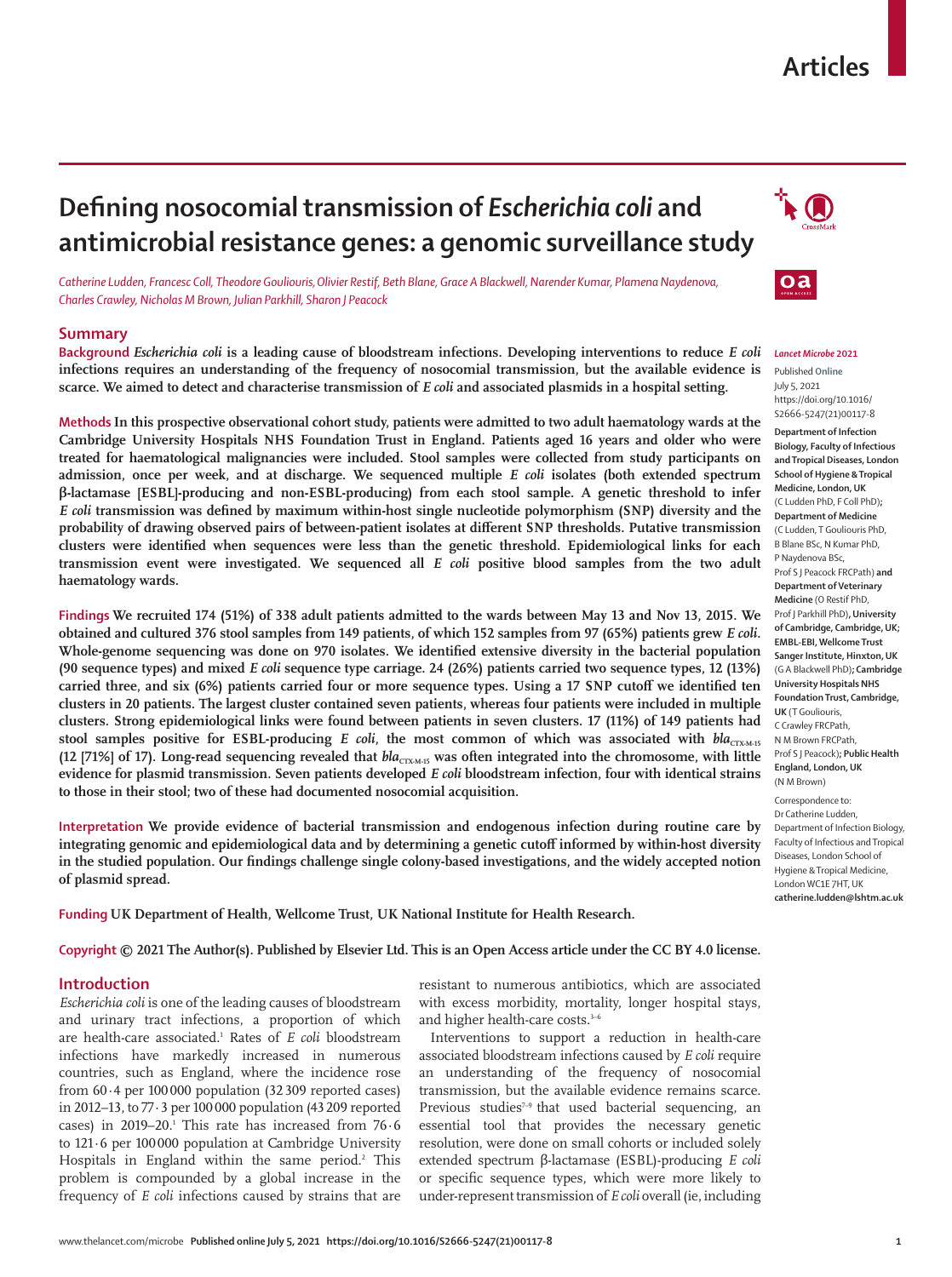### **Research in context**

### **Evidence before this study**

We searched PubMed for studies published in English from database inception to March 17, 2020, using the terms "*Escherichia coli*", "whole genome sequencing", "transmission", and "hospital". We excluded reviews and included articles in which whole-genome sequencing was applied to study *E coli* transmission in human populations in a hospital setting (15 of 75 studies). 12 of 15 studies were focused on carbapenem or colistin resistance and were not evaluated further. Of the three remaining studies, one focused on the national epidemiology of a single clone (ST410) in Denmark and was based on 127 whole-genome sequenced isolates. Five possible regional outbreaks were identified using ten or less single nucleotide polymorphisms (SNPs). In a second study done in Denmark, whole-genome multilocus sequence typing (MLST) was used to distinguish between epidemiologically related and unrelated isolates of extended spectrum β-lactamase (ESBL)-producing *E coli.* Isolates obtained from the same patient, belonging to the same MLST, and cultured within 30 days were defined as epidemiologically related. In a third study, transmission of *E coli* among patients in haematology and oncology departments of German hospitals was investigated using core-genome MLST, in which closely related isolates were defined as having a maximum of ten allele differences.

## **Added value of this study**

Our findings capture what happens during routine care, beyond the current bacterial genomics literature which largely focuses on outbreak investigations. We show that surveillance and outbreak investigations based on single colonies are likely to

both ESBL-producing and non-ESBL-producing *E coli*). Furthermore, transmission studies require an understanding of the frequency of mixed strain *E coli* carriage and within-host diversity of the same lineage.

The aim of this study was to report findings from genomic surveillance of *E coli* in two haematology hospital wards.

# **Methods**

# **Study design and participants**

We did a prospective observational cohort study of patients admitted to two adult haematology wards at the Cambridge University Hospitals NHS Foundation Trust in England. We evaluated *E coli* acquisition and transmission in patients aged 16 years and older, who were treated for haematological malignancies. Patients younger than 16 years and those not treated for haematological malignancies were excluded. All patients provided written informed consent. The same cohort was previously studied to investigate the transmission of *Klebsiella pneumoniae* and *Enterococcus faecium*. 10,11 The study protocol (appendix 1 pp 2–6) was approved by the National Research Ethics Service (14/EE1123 and

See **Online** for appendix 1

underestimate transmission events and the diversity of antimicrobial susceptibility profiles present in a sample. Our study also adds to the existing evidence on suitable methods to determine transmission events. We established a genomebased SNP threshold to infer *E coli* transmission in the study population by comparing SNP distances of isolates from the same host and combining these with epidemiological data. We identified transmission clusters involving predominately patients with non-ESBL *E coli*, which would be missed by other investigations focused on antimicrobial-resistant *E coli.* Using long-read sequencing, we were able to accurately study the transmission of antimicrobial resistance genes conferring resistance to cephalosporin drugs (ESBLs) and plasmids. Although *E coli* from patients carried the same genes conferring resistance, the genes were rarely carried on the same plasmids as those found in other patient samples. This finding would not have been identified using short-read sequencing. By comparing *E coli*  isolates from blood and stool samples of individual patients we identified indistinguishable isolates, suggesting endogenous infection.

## **Implications of all the available evidence**

Our study highlights polyclonal *E coli* colonisation, the pathogenesis of extraintestinal *E coli* infection (endogenous *vs*  exogenous), and the clinical relevance of *E coli* transmission in the hospital setting. Our findings challenge the widely accepted notion of plasmid spread, at least for *E coli*, in this setting. Interventions to reduce *E coli* bacteraemia should aim to prevent endogenous infections, which were the main source of infection.

12/EE/0439) and the Cambridge University Hospitals NHS Foundation Trust (A093285 and A092685).

# **Procedures**

Hospital admission and bed movement data were extracted electronically using the hospital bed tracking system. Admission to the same bay, room, or ward at the same time or within 7 days was classified as a strong epidemiological link; admission in the same ward separated by more than 7 days or to the study hospital but to different wards (regardless of admission dates) was classified as a weak epidemiological link; and no epidemiological link was reported if neither of these occurred. After enrolment, patients provided stool samples during admission and then once a week until discharge. Samples were enriched in Tryptic Soy Broth (Sigma, Dorset, UK) and directly cultured onto Brilliance UTI Chromagar (Oxoid, Basingstoke, UK) to detect all *E coli* and onto Brilliance ESBL agar (Oxoid, Basingstoke, UK) to detect ESBL *E coli.* Up to 15 *E coli* colonies (ten putative ESBL-producing and five non-ESBLproducing), cultured from each stool sample, were selected for sequencing (appendix 1 p 2). For stool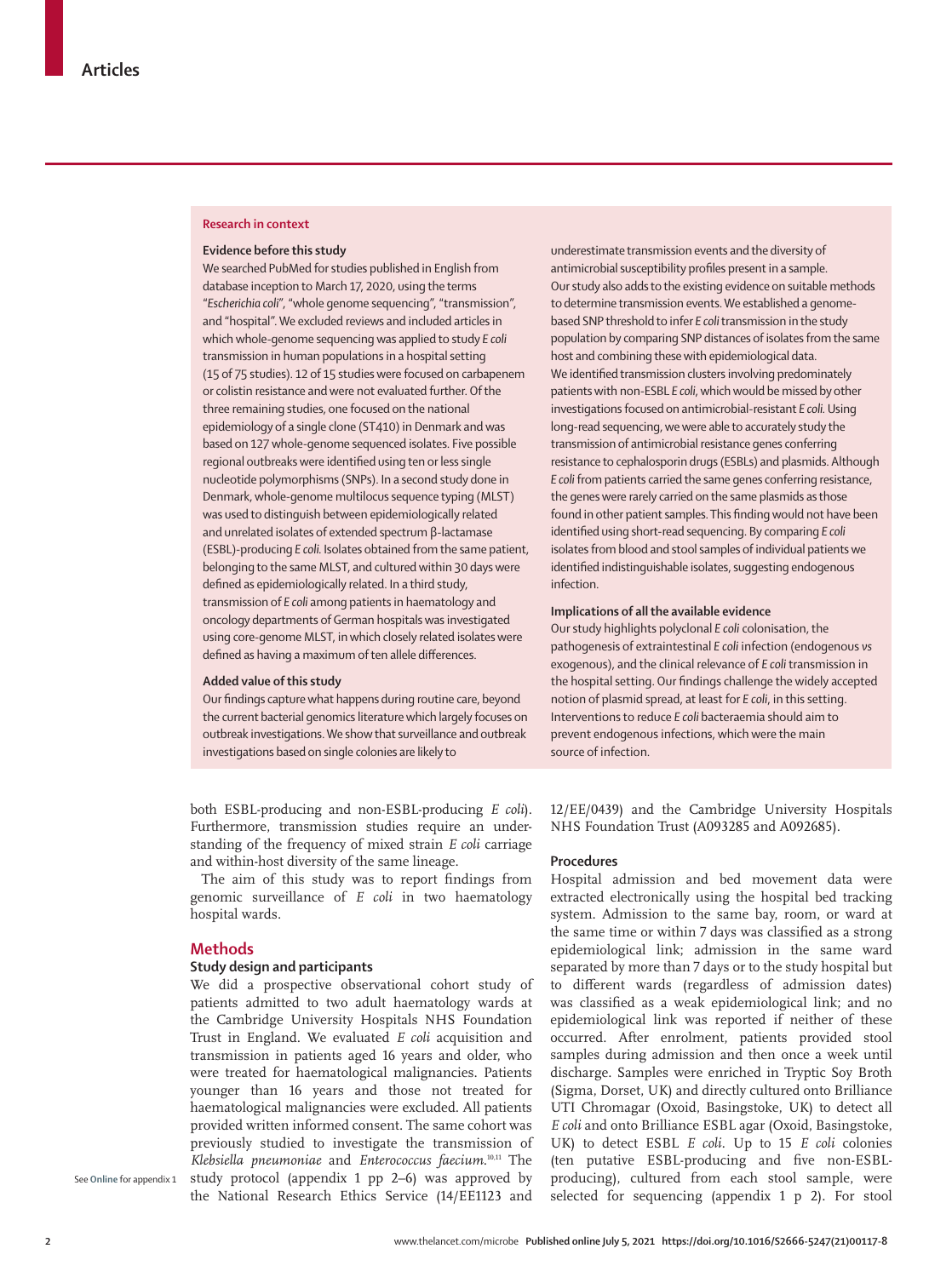samples that grew fewer than 15 *E coli* colonies, all of the available colonies were sequenced.

During the 6-month study, any blood cultures taken from the patient cohort based on clinical need were identified in the diagnostic laboratory. If the sample grew *E coli*, the primary subculture plate was identified and retrieved from the diagnostic laboratory and up to 12 colonies were picked for sequencing. Hospital acquired and health-care associated infections were based on definitions by Friedman and colleagues.<sup>12</sup> Additionally, we retrospectively identified all blood cultures positive for *E coli* in patients residing in the two haematology wards in the 12 months before this study (between May 13, 2014, and May 13, 2015) and 6 months after (between Nov 13, 2015, and May 13, 2016), from which one colony was obtained for sequencing from the culture in the freezer archive. Further details on culture protocols, selection of colonies, and antimicrobial susceptibility testing are shown in appendix 1 (p 2). The number of invasive infections per 1000 admissions was determined from the number of recruited patients admitted to haematology wards.

The objectives of this study were to measure withinhost *E coli* diversity, identify potential clusters of *E coli*  transmission between patients at the study sites, and identify associated plasmids encoding antimicrobial resistance genes in this setting.

# **Sequencing and bioinformatic analyses**

DNA was extracted, libraries prepared, and sequenced on an Illumina HiSeq2000 (San Diego, CA, USA) with 125 cycle paired-end reads. Following quality control, genomes were assembled using SPAdes (version 3.11.0) and mapped against the *E coli* reference strain (GenBank: LT632320) using [SMALT](http://www.sanger.ac.uk/science/tools/smalt-0) (version 0.7.4).<sup>13</sup> In-silico sequence type identification of all sequenced isolates was done using the [EnteroBase](https://enterobase.warwick.ac.uk) MLST sequence archive. Sequencing and bioinformatic methods are described in appendix 1 (p 3). The core genome was derived using Roary (version 1.7.1) using the "don't split paralogs" option.<sup>14</sup> Whole-genome alignments were created by calling nucleotide alleles along the *E coli* LT632320 reference genome and pairwise single nucleotide polymorphism (SNP) distances in core genome alignments using [pairsnp](https://github.com/gtonkinhill/pairsnp) (appendix 1 pp 3–4). The [core genome coordinates](https://doi.org/10.6084/m9.figshare.13227746.v1) are publicly available. SNP distances cannot be compared with whole-genome SNP differences, but should be comparable with the distances reported using the same reference genome and coordinates used in this study. The genomes of multiple *E coli* isolates from the same patient were used to ascertain *E coli* within-host diversity for all participants and subsequently determine an appropriate threshold to define transmission of *E coli* sequence types between patients. The analysis was limited to instances in which different patients shared the same sequence type. The upper limit for a SNP cutoff was provisionally established from the maximum within-host diversity (the number of core genome differences in isolates of the same sequence type from the same patient), which defines the upper limit of transferable diversity from one person to another. The SNP cutoff was validated using a statistical approach, as described in appendix 1 (pp 4–5). The cutoff was applied to all pairs of sequences to identify putative transmission and was subsequently complemented with epidemiological information.

# **Detection of antimicrobial resistance and mobile elements**

Antimicrobial susceptibility testing was determined for all isolates using the N206 card on the Vitek 2 instrument (bioMérieux, Marcy l'Étoile, France), calibrated against EUCAST breakpoints. Detailed methods to detect antimicrobial resistance genes and the rationale for selecting isolates for long-read sequencing to investigate plasmid sharing between patients are shown in appendix 1 (p 5). Briefly, *E coli* genomes from all participants were screened for acquired genes encoding antibiotic resistance using Antibiotic Resistance Identification By Assembly (ARIBA; version 2.13.3).<sup>15</sup> Chromosomal mechanisms of fluoroquinolone resistance were identified by screening isolates for the presence of associated amino acid changes in the quinolone resistance-determining regions of *gyrA* and *parC* alleles.16,17 To investigate whether plasmids encoding ESBL genes were shared between patients during the study, one *bla<sub>CTX-M-15</sub>*-positive and *bla<sub>CTX-M-14</sub>*-positive isolate from each sequence type was selected for long-read sequencing using the PacBio Sequel instrument (appendix 1 p 5). In-silico PCR was used for plasmid incompatibility group (replicon) typing.<sup>18</sup> Geneious (version 11.1) was used for manual annotation and visualisation of complete plasmid sequences. [ISFinder](https://isfinder.biotoul.fr) and the Basic Local Alignment Search Tool (BLAST; version 2.9.0) were used to identify insertion sequences and transposon fragments. BLAST comparisons visualised in the Artemis Comparison Tool (version 17.0.1) were used for plasmid comparisons (appendix 1 p 5).

#### **Statistical analysis**

The number of positive and negative cultures was assessed in patients who received antimicrobials in the previous 30 days, versus those who did not, with a two-tailed Fisher's exact test using R (version 3.6.3). Using R, a Mann Whitney *U* test was done to assess the difference in the number of sequenced colonies per stool sample between those with one sequence type and those with multiple sequence types. Plots were created using ggplot2 (version 3.3.1). To further validate the SNP threshold, we used a statistical approach that compared a range of cutoff values (appendix 1 pp 5–6).

# **Role of the funding source**

The funder of the study had no role in study design, data collection, data analysis, data interpretation, or writing of the report.

[sanger.ac.uk/science/tools/](http://www.sanger.ac.uk/science/tools/smalt-0) [smalt-0](http://www.sanger.ac.uk/science/tools/smalt-0) For the **EnteroBase** see [https://](https://enterobase.warwick.ac.uk) [enterobase.warwick.ac.uk](https://enterobase.warwick.ac.uk)

For **ISFinder** see [https://isfinder.](https://isfinder.biotoul.fr)

For **SMALT** see [http://www.](http://www.sanger.ac.uk/science/tools/smalt-0)

[biotoul.fr](https://isfinder.biotoul.fr) 

For **pairsnp** see [https://github.](https://github.com/gtonkinhill/pairsnp/) [com/gtonkinhill/pairsnp](https://github.com/gtonkinhill/pairsnp/) For the **core genome coordinates** see [https://doi.](https://doi.org/10.6084/m9.figshare.13227746.v1) [org/10.6084/](https://doi.org/10.6084/m9.figshare.13227746.v1) [m9.figshare.13227746.v1](https://doi.org/10.6084/m9.figshare.13227746.v1)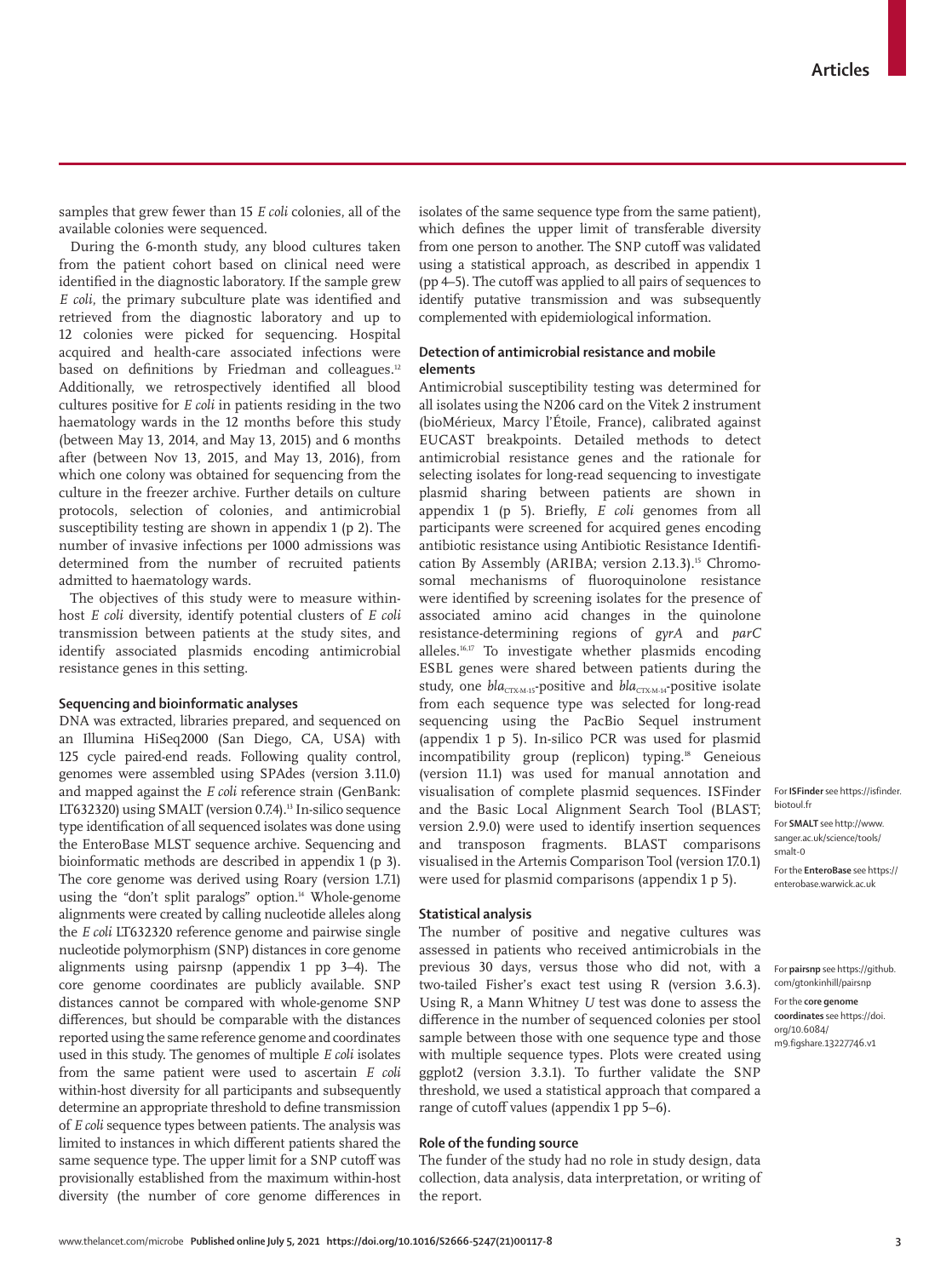

*Figure 1:* **Description of study participants and** *Escherichia coli* **culture** ESBL=extended spectrum β-lactamase.



*Figure 2:* **Number of** *Escherichia coli* **sequence types observed per patient (n=92)**

# **Results**

We recruited 174 (51%) of 338 adult patients admitted to the haematology ward betweeen May 13 and Nov 13, 2015. Of the 174 participants, 92 (53%) were male and 82 (47%) were female, with a median age of 61 years (IQR 49–69; range 19–94 years). Patient characteristics are shown in appendix 1 (p 9).<sup>11</sup> Most patients (149 [86%]) were able to provide at least one stool sample. 101 patients provided two or more samples. A total of 376 stool samples were collected with a median of three samples (IQR 2–5) per patient. This subset of 149 patients formed the basis for all further analyses. Patients had a median age of 61 years (49–69), with 281 admissions in total (a median of one admission [1–2]), and stayed a median of 16 days  $(7-27)$  in hospital, as described previously.<sup>10</sup> 97 (65%) patients had at least one stool positive for *E coli*, with a total of 152 positive stool samples identified. Most patients (80 [82%] of 97) with positive samples carried only non-ESBL-producing *E coli,* five (5%) carried only ESBLproducing *E coli*, and 12 (12%) carried both (figure 1).

114 (77%) patients received antimicrobials in the 30 days before or during enrolment, or both, including 47 (90%) of 52 patients with a negative *E coli* stool culture and 67 (69%) of 97 patients with a positive culture received antimicrobials in the previous 30 days or at enrolment, or both (p=0·00036; appendix 1 p 6).

To assess *E coli* diversity and putative acquisition, we picked a median of five *E coli* colonies (IQR 5–5; range 1–15; hereafter termed isolates) from each of the 152 primary stool culture plates from 97 patients positive for *E coli*. Overall, whole-genome sequencing was done on 970 isolates (686 non-ESBL-producing and 284 ESBL-producing *E coli*). From these isolates we identified 90 different sequence types (appendix 1 pp 9, 13; appendix 2 p 1). The most frequently identified sequence types were ST131 (n=14 patients), ST10 (n=9), and ST69 (n=8; appendix 1 p 13), and accounted for  $232$  (24%) of 970 isolates. 17 (11%) of 149 patients had stool samples positive for ESBL-producing *E coli*, with variation in the presence of genes encoding ESBLs between different sequence types (appendix 1 p 9; appendix 2 p 1). Only *bla*<sub>CTX-M-14</sub> and *bla*<sub>CTX-M-15</sub> were present in two or more patients. *E coli* encoding *bla<sub>CTX-M-15</sub>* was isolated from stools of 12 patients and *bla*<sub>CTX-M-14</sub> from stools of two patients.

To quantify the amount of within-host *E coli* diversity, we determined the number of different *E coli* sequence types identified from each patient using data on 149 stool samples from 94 patients (excluding three stools from patients for whom only a single *E coli* colony was isolated). Around half (52 [55%]) of 94 patients were positive for a single sequence type. 24 (26%) patients carried two sequence types, 12 (13%) carried three, and six (6%) patients carried four or more sequence types, with a maximum of eight sequence types found in a single patient (figure 2). In a per stool analysis, 104 (70%) of 149 stools contained a single sequence type, 35 (23%) contained two sequence types, and ten (7%) contained more than two sequence types, with a maximum of five sequence types recovered from a single stool. Of the 149 stool samples with multiple isolates sequenced, 104 (70%) contained isolates of the same sequence type, and 45 samples (30%) contained more than one sequence type. There was no significant difference in the number of colonies picked from samples containing a single sequence type (median 5 colonies [IQR 5–5]) and those with multiple sequence types (median 5 [5–14]; 95% CI of the difference between the medians  $-2.82 \times 10^{-5}$  to  $-7.15 \times 10^{-7}$ ; p=0.098).

We then identified sequence types that were isolated from stools obtained from two or more patients, which revealed that 27 sequence types were carried by at least two patients. We questioned whether this finding represented coincidental carriage of the same sequence type or transmission from one patient to another. Acquisition analysis was possible for 71 (70%) of 101 patients who provided at least two stool samples during the study and had at least one positive sample for *E coli.*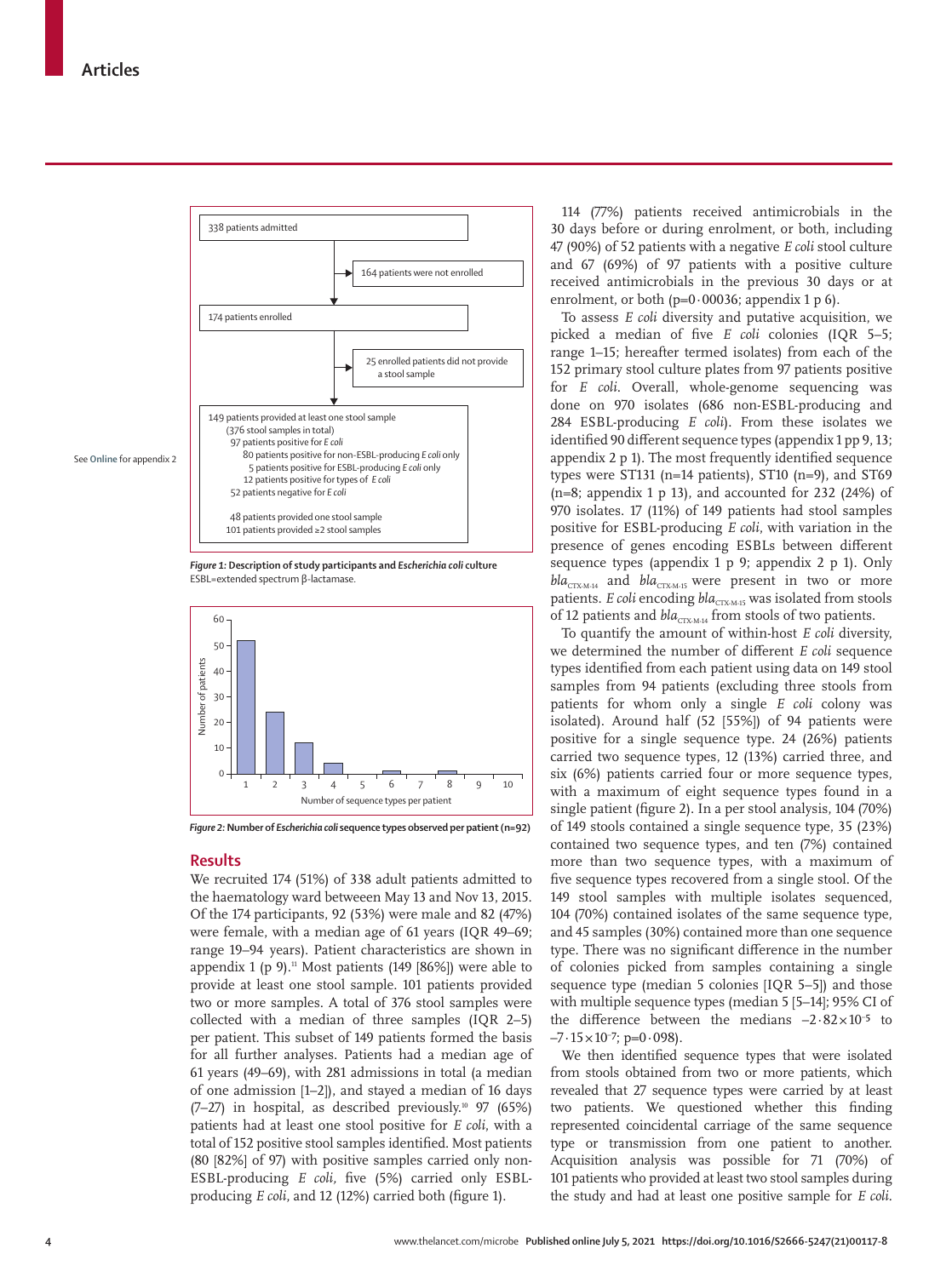



30 (42%) patients had putative acquisition of one or more *E coli* sequence types through 50 acquisition events (appendix 1 p 9; appendix 2 p 2). Of the 17 patients positive for ESBL-producing-*E coli*, 13 (76%) were positive for ESBL-producing-*E coli* on their first stool sample, whereas four (24%) had tested positive on follow-up sampling indicating that putative acquisition of ESBL-producing-*E coli*  occurred during hospital admission.

We used sequence data to define a cutoff of genetic similarity between two genomes that was consistent with *E coli* transmission in the population studied. A core genome pairwise comparison of isolates from the same patient and same sequence type showed a maximum diversity of 17 SNPs (6·8 SNPs per million bases; figure 3), with the exception of three patients who carried isolates which belonged to distinct clades of the same sequence type (different by >300 SNPs, appendix 1 p 9; appendix 2 p 3). The Poisson distribution indicated an upper limit of 25 SNPs (appendix 1 p 14). Having defined two putative but different cutoffs of 17 and 25 SNPs, we used epidemiological information to select the final proposed cutoff. We found that patient pairs with a strong epidemiological link (same bay, room, or ward at the same time or within 7 days) carried isolates that were up to 17 SNPs different, whereas patient pairs carrying isolates 17 to 25 SNPs apart did not have strong epidemiological links. Thus, we selected a 17 SNP cutoff, appreciating that this cutoff is probably more specific but less sensitive than 25 SNPs.

We then applied the 17 SNP cutoff to all 970 *E coli* isolates, reflecting a strictly genomic investigation of putative transmission. We identified ten clusters (defined as containing two or more cases) in 20 patients, four of whom were placed in multiple clusters (table 1; appendix 1 p 15). Strong epidemiological links were found between patients in seven clusters (appendix 1 p 15). The two largest clusters contained seven patients associated with sequence type ST7095 and four patients associated with sequence type ST635 (phylogenetic trees and timelines shown in

|                                                                                                                                                                                                                                                                                                                                                                                                 | Sequence type | Acquired<br>sequence type* | SNP distance <sup>+</sup> |  |  |  |  |  |
|-------------------------------------------------------------------------------------------------------------------------------------------------------------------------------------------------------------------------------------------------------------------------------------------------------------------------------------------------------------------------------------------------|---------------|----------------------------|---------------------------|--|--|--|--|--|
| Cluster 1                                                                                                                                                                                                                                                                                                                                                                                       |               |                            |                           |  |  |  |  |  |
| CO11                                                                                                                                                                                                                                                                                                                                                                                            | ST7095        | Yes                        | First case detected       |  |  |  |  |  |
| C <sub>016</sub>                                                                                                                                                                                                                                                                                                                                                                                | ST7095        | Yes                        | $2-6$                     |  |  |  |  |  |
| C095                                                                                                                                                                                                                                                                                                                                                                                            | ST7095        | Yes                        | $2 - 3$                   |  |  |  |  |  |
| C098                                                                                                                                                                                                                                                                                                                                                                                            | ST7095        | Yes                        | $0 - 2$                   |  |  |  |  |  |
| C100                                                                                                                                                                                                                                                                                                                                                                                            | ST7095        | Yes                        | $5 - 7$                   |  |  |  |  |  |
| C104                                                                                                                                                                                                                                                                                                                                                                                            | ST7095        | Yes                        | $2 - 4$                   |  |  |  |  |  |
| D058                                                                                                                                                                                                                                                                                                                                                                                            | ST7095        | <b>No</b>                  | $1 - 3$                   |  |  |  |  |  |
| Cluster <sub>2</sub>                                                                                                                                                                                                                                                                                                                                                                            |               |                            |                           |  |  |  |  |  |
| D013                                                                                                                                                                                                                                                                                                                                                                                            | ST635         | <b>No</b>                  | First case detected       |  |  |  |  |  |
| C100                                                                                                                                                                                                                                                                                                                                                                                            | ST635         | Yes                        | 0                         |  |  |  |  |  |
| D038                                                                                                                                                                                                                                                                                                                                                                                            | ST635         | No                         | 3                         |  |  |  |  |  |
| D045                                                                                                                                                                                                                                                                                                                                                                                            | ST635         | Yes                        | $1 - 2$                   |  |  |  |  |  |
| Cluster <sub>3</sub>                                                                                                                                                                                                                                                                                                                                                                            |               |                            |                           |  |  |  |  |  |
| C031                                                                                                                                                                                                                                                                                                                                                                                            | ST1193        | <b>No</b>                  | First case detected       |  |  |  |  |  |
| CO <sub>43</sub>                                                                                                                                                                                                                                                                                                                                                                                | ST1193        | Yes                        | $0 - 2$                   |  |  |  |  |  |
| Cluster 4                                                                                                                                                                                                                                                                                                                                                                                       |               |                            |                           |  |  |  |  |  |
| CO <sub>23</sub>                                                                                                                                                                                                                                                                                                                                                                                | ST1196        | No                         | First case detected       |  |  |  |  |  |
| C035                                                                                                                                                                                                                                                                                                                                                                                            | ST1196        | <b>No</b>                  | $0 - 7$                   |  |  |  |  |  |
| Cluster <sub>5</sub>                                                                                                                                                                                                                                                                                                                                                                            |               |                            |                           |  |  |  |  |  |
| CO <sub>22</sub>                                                                                                                                                                                                                                                                                                                                                                                | ST131         | No                         | First case detected       |  |  |  |  |  |
| C027                                                                                                                                                                                                                                                                                                                                                                                            | ST131         | No                         | $\Omega$                  |  |  |  |  |  |
| Cluster <sub>6</sub>                                                                                                                                                                                                                                                                                                                                                                            |               |                            |                           |  |  |  |  |  |
| CO <sub>43</sub>                                                                                                                                                                                                                                                                                                                                                                                | ST6151        | No                         | First case detected       |  |  |  |  |  |
| C031                                                                                                                                                                                                                                                                                                                                                                                            | ST6151        | Yes                        | $0 - 2$                   |  |  |  |  |  |
| Cluster <sub>7</sub>                                                                                                                                                                                                                                                                                                                                                                            |               |                            |                           |  |  |  |  |  |
| C031                                                                                                                                                                                                                                                                                                                                                                                            | ST648         | No                         | First case detected       |  |  |  |  |  |
| CO <sub>43</sub>                                                                                                                                                                                                                                                                                                                                                                                | ST648         | Yes                        | $0 - 1$                   |  |  |  |  |  |
| Cluster 8                                                                                                                                                                                                                                                                                                                                                                                       |               |                            |                           |  |  |  |  |  |
| C096                                                                                                                                                                                                                                                                                                                                                                                            | ST69          | No                         | First case detected       |  |  |  |  |  |
| C100                                                                                                                                                                                                                                                                                                                                                                                            | ST69          | Yes                        | $0 - 1$                   |  |  |  |  |  |
| Cluster 9                                                                                                                                                                                                                                                                                                                                                                                       |               |                            |                           |  |  |  |  |  |
| C059                                                                                                                                                                                                                                                                                                                                                                                            | ST7094        | No                         | First case detected       |  |  |  |  |  |
| D058                                                                                                                                                                                                                                                                                                                                                                                            | ST7094        | Yes                        | $0 - 1$                   |  |  |  |  |  |
| Cluster 10                                                                                                                                                                                                                                                                                                                                                                                      |               |                            |                           |  |  |  |  |  |
| C005                                                                                                                                                                                                                                                                                                                                                                                            | ST443         | <b>No</b>                  | First case detected       |  |  |  |  |  |
| D030                                                                                                                                                                                                                                                                                                                                                                                            | ST443         | No                         | $8 - 11$                  |  |  |  |  |  |
| Patient identification codes are indicated within each cluster. SNP=single<br>nucleotide polymorphism. *Patients were previously negative for E coli or<br>acquired a new sequence type. †SNP distance range refers to the minimum-<br>maximum SNPs between the isolate from that patient and others in the cluster.<br>Table 1: Ten patient clusters from genomic analysis of Escherichia coli |               |                            |                           |  |  |  |  |  |

**stool isolates**

appendix 1 pp 16–19). These sequence types seemed to have been acquired after admission to hospital (six patients for ST7095 and two for ST635), further supporting hospital acquisition. The remaining eight clusters contained two patients each and were associated with eight different sequence types (ST69, ST131, ST443, ST648, ST1193, ST1196, ST6151, and ST7094).

A serious consequence of *E coli* carriage is the development of a bloodstream infection, which occurred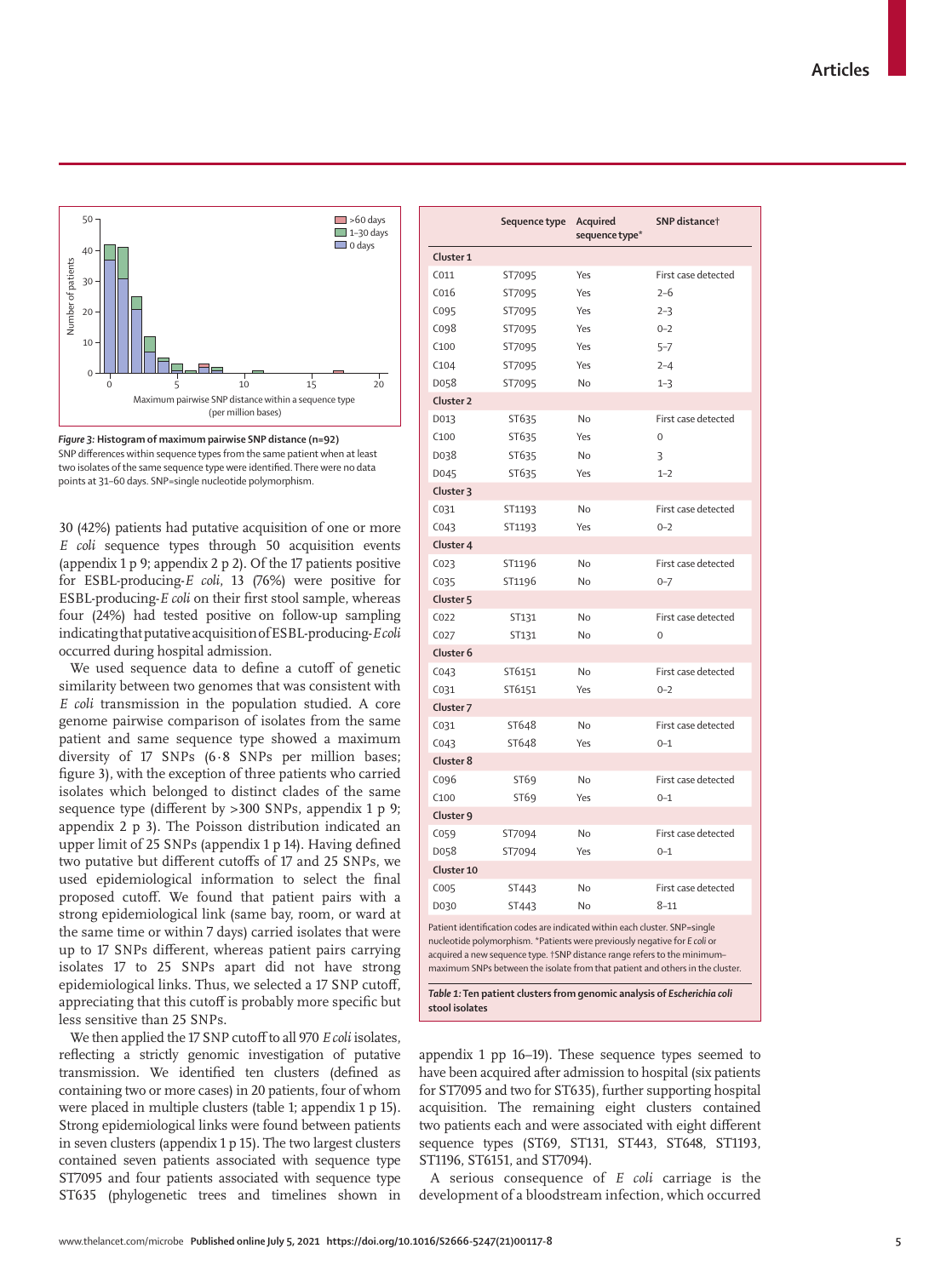|                                                                                                        | Sample<br>identification | Patient<br>identification | Sample<br>type | Sequence type | Plasmid size,<br>bp | Incompatibility<br>qroup | Phenotypic resistance*                                                                                        | Antimicrobial resistance<br>genes on plasmid                                                                                        |  |
|--------------------------------------------------------------------------------------------------------|--------------------------|---------------------------|----------------|---------------|---------------------|--------------------------|---------------------------------------------------------------------------------------------------------------|-------------------------------------------------------------------------------------------------------------------------------------|--|
| LR595882                                                                                               | 3546                     | B005 <sup>+</sup>         | Blood          | 648           | 152153              | IcFIA, IncFIB, IncFII    | Cefotaxime, ceftazidime, amoxicillin,<br>ciprofloxacin, gentamicin, piperacillin<br>with tazobactam           | $bla_{\text{CTX-M-15}}$ ; bla <sub>TEM-1</sub> ; aac(3)-lla;<br>dfrA17; sul1; tetB; mphA;<br>aadA5; strAB; ermB                     |  |
| LR595874                                                                                               | 3547                     | B005 <sup>+</sup>         | Blood          | 648           | 152153              | IcFIA, IncFIB, IncFII    | Cefotaxime, ceftazidime, amoxicillin,<br>ciprofloxacin, gentamicin, piperacillin<br>with tazobactam           | $bla_{\textsc{ctm-15}}$ ; bla $_{\textsc{ten-1}}$ ; aac(3)-lla;<br>dfrA17; sul1; tetB; mphA;<br>aadA5; strAB; ermB                  |  |
| LR595875                                                                                               | 3580                     | B006 <sup>+</sup>         | <b>Blood</b>   | 131           | 111743              | IncFIB                   | Cefotaxime, ceftazidime, amoxicillin,<br>qentamicin                                                           | $blaCTX-M-15$                                                                                                                       |  |
| LR595876                                                                                               | 3550                     | CO42 <sup>†</sup>         | Blood          | 2006          | 170000              | IncFIA, IncFIB, IncFII   | Cefotaxime, ceftazidime, amoxicillin,<br>ciprofloxacin, gentamicin                                            | $bla_{\text{CIX-M-15}}$ ; bla <sub>oxa-1</sub> ; aac(3)-lla;<br>aac6_prime-lb-cr; dfrA17; sul1;<br>tetB; mphA; aadA5                |  |
| LR595878                                                                                               | 3271                     | CO <sub>25</sub>          | Stool          | 1723          | 111381              | IncFIB                   | Cefotaxime, ceftazidime, ciprofloxacin                                                                        | $blaCTX-M-15$                                                                                                                       |  |
| LR595886                                                                                               | 2898                     | C <sub>065</sub>          | Stool          | 131           | 164328              | IncFIA, IncFII, IncN     | Cefotaxime, ceftazidime, ciprofloxacin                                                                        | $blaCIX-M-15$ ; bla <sub>oxa-1</sub> ; aac6_prime-lb-<br>cr; dfrA17; sul1; mphA; aadA5;<br>tetA                                     |  |
| LR595884                                                                                               | 2981                     | CO <sub>71</sub>          | Stool          | 131           | 61991               | IncFIA, IncFIB           | Cefotaxime, ceftazidime, amikacin,<br>amoxicillin, ciprofloxacin, gentamicin                                  | $bla_{\text{CTX-M-15}}$ ; bla <sub>oxa-1</sub> ; aac(3)-lla;<br>aac6_prime-lb-cr; dfrA17; sul1;<br>mphA; aadA5; tetA(x2); strAB     |  |
| LR595879                                                                                               | 3060                     | CO <sub>71</sub>          | Stool          | 131           | 69882               | IncFIA, IncFIB           | Cefotaxime, ceftazidime, amikacin,<br>amoxicillin, ciprofloxacin, gentamicin,<br>piperacillin with tazobactam | $bla_{\text{CIX-M-15}}$ ; bla <sub>oxA-1</sub> (x2); aac(3)-Ila;<br>aac6 prime-lb-cr; dfrA17; sul1;<br>mphA; aadA5; tetA(x3); strAB |  |
| LR595890                                                                                               | 2766                     | D038                      | Stool          | 1723          | 111381              | IncFIB                   | Cefotaxime, ceftazidime,<br>ciprofloxacin                                                                     | $blaCTX-M-15$                                                                                                                       |  |
| LR595881                                                                                               | 3125                     | D050                      | Stool          | 7097          | 81285               | IncFIB                   | Cefotaxime, ceftazidime                                                                                       | bla <sub>cTX-M-15</sub> ; qnrS1; dfrA14; sul2;<br>$bla$ <sub>TEM-1</sub>                                                            |  |
| LR595877                                                                                               | 2656                     | CO47                      | Blood          | 156           | 111594              | IncB/O/K/Z               | Cefotaxime, gentamicin                                                                                        | bla <sub>CTX-M-14</sub> ; aac(3)-IIa; dfrA17;<br>sul1; mphA; aadA5                                                                  |  |
| LR595889                                                                                               | 2604                     | CO47                      | Blood          | 428           | 94296               | IncB/O/K/Z               | Cefotaxime                                                                                                    | $bla_{\text{CTX-M-14}}$                                                                                                             |  |
| LR595871                                                                                               | 2656                     | CO47                      | Blood          | 428           | 94061               | IncB/O/K/Z               | Cefotaxime                                                                                                    | $bla_{\text{CTX-M-14}}$                                                                                                             |  |
| LR595888                                                                                               | 2887                     | C <sub>062</sub>          | Stool          | 3877          | 96306               | IncB/O/K/Z               | Cefotaxime                                                                                                    | $\mathit{bla}_{\textsc{ctx-M-14}}$                                                                                                  |  |
| LR595880                                                                                               | 2978                     | C <sub>062</sub>          | <b>Blood</b>   | 131           | 96305               | IncB/O/K/Z               | Cefotaxime, amoxicillin, ciprofloxacin,<br>qentamicin                                                         | $bla_{CTX \cdot M \cdot 14}$                                                                                                        |  |
| LR595872                                                                                               | 3877                     | C <sub>062</sub>          | Stool          | 3877          | 96306               | IncB/O/K/Z               | Cefotaxime, amoxicillin                                                                                       | $bla_{\text{CTX-M-14}}$                                                                                                             |  |
| *Antimicrobial non-susceptibility detected by VITEK2. †Blood samples taken before and after the study. |                          |                           |                |               |                     |                          |                                                                                                               |                                                                                                                                     |  |

*Table 2:* **Plasmids encoding** *bla***CTX-M-15 or** *bla***CTX-M-14 from PacBio sequencing**

in nine (5%) of 174 patients (281 admissions; appendix 1 pp 10–11) during the study period, equating to around 32 invasive infections per 1000 admissions. All nine patients had a bloodstream infection associated with health-care contact (four hospital acquired and five health-care associated). Seven patients were infected by non-ESBL-producing *E* coli and two by ESBL-producing *E coli*. Seven patients had at least one positive stool cultured and the other two did not provide a stool sample. Four patients provided a stool sample before infection onset. We sequenced 100 colonies from 12 stools from the seven patients (median 15 colonies per patient; range 5–30). The same sequence type was identified in blood and stool samples in four patients (two with ST131, one with ST95, and one with ST1193). Pairwise core genome comparison of these stool and disease-associated *E coli* genomes showed that the blood and stool isolates were very highly related (difference of 0 SNPs).

Over a longer timeframe (from May 13, 2014, to May 13, 2016), we identified 36 additional positive blood cultures from the same two study wards (from 25 patients) with at least one *E coli* isolate available for sequencing. The *E coli* isolates belonged to 18 sequence types, with nine (25%) isolates being ST131 and 12 (33%) ESBL-producing *E coli.* Details of all *E coli* isolates sequenced from bloodstream infections are shown in appendix 2 (p 1).

34 (23%) of 149 patients had *E coli* resistant to ciprofloxacin in stool isolates and the mechanisms of resistance were identified (appendix 1 pp 11; appendix 2 p 4). The types of ESBL-encoding genes we identified and sequence types carrying each type are shown in appendix 1 (pp 7, 9) and appendix 2 (p 1). We selected 31 ESBL-producing *E coli* isolates (21 stool and ten blood cultures) for long-read sequencing. In half of  $E$  *coli*  $bla_{CTX-M-15}$  cases (eight of 16), the gene was integrated into the chromosome rather than carried on a plasmid, with one further patient carrying an isolate with the gene on both the chromosome and a plasmid. Chromosomal insertion of *bla<sub>CTXM-15</sub>* occurred across four STs (ST131, ST443, ST648, and ST90; appendix 1 p 7). We identified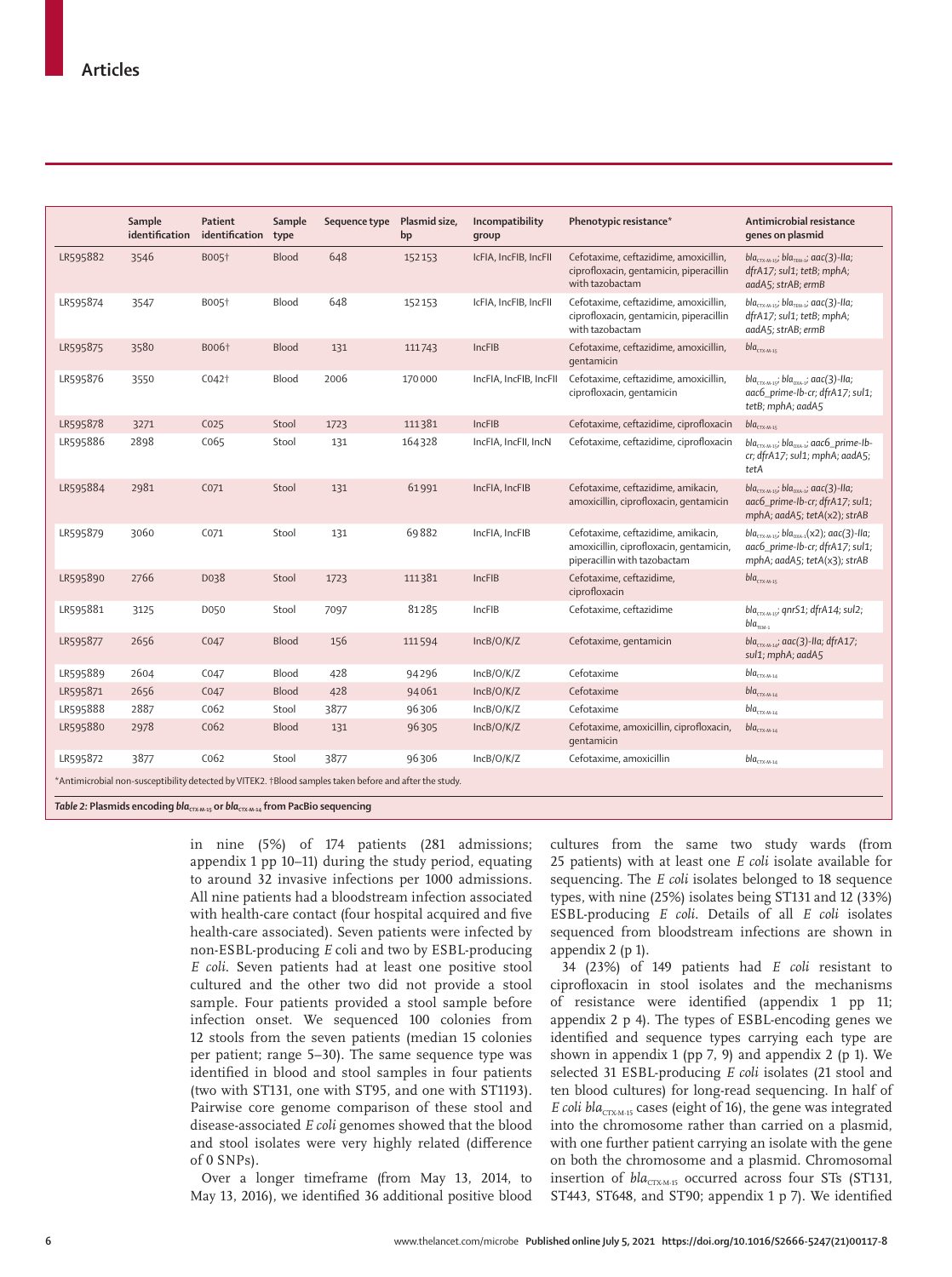www.thelancet.com/microbe **Published online July 5, 2021 https://doi.org/10.1016/S2666-5247(21)00117-8 7**

two scenarios. The first was that plasmids carrying  $bla_{CTX-M-15}$  shared few segments (mostly over regions carrying antibiotic resistance genes) of high identity. We also observed the situation where isolates from two patients carried identical plasmids but these isolates differed by 25 or more SNPs and the patients carrying these had weak epidemiological links (appendix 1 p 8).

 $bla_{\text{CTX-M-14}}$  was plasmid-borne (all IncB/O/K/Z) in all five *bla<sub>CTX-M-14</sub>* positive isolates (four sequence types) from two patients (C062 and C047; table 2). *bla<sub>CTX-M-14</sub>* positive plasmids from patient C062 were identical (>99% identity over >99% coverage), including plasmids from two different sequence types, consistent with within-host plasmid sharing between sequence types. However, the bla<sub>CTX-M-14</sub> plasmids from C047 showed great diversity and were different to those found in C062. Representative  $bla_{CTX, M, 14}$  carrying plasmids and plasmid comparisons are shown in appendix 1 (pp 11, 20–23) and appendix 2 (p 4).

# **Discussion**

In this study we extensively examined within-host diversity by serial sampling 94 patients, which showed that almost half of all patients carried more than one sequence type and more than 70% of patients positive for ESBL-producing *E coli* were also positive for non-ESBL-producing *E coli*. This finding indicates that surveillance and outbreak investigations based on single colonies or focused solely on ESBL-producing isolates<sup>19,20</sup> are likely to underestimate transmission events and the diversity of antimicrobial susceptibility profiles present in a sample. A previous study of 127 genomes from eight children, seven of whom were positive for ESBLproducing *E coli*, identified a median of four sequence types per child (range 1–10).<sup>7</sup> Analysing seven ESBLproducing *E coli* genomes from three stool samples from one patient with cystic fibrosis identified up to three sequence types per sample.9

Diversity was also identified within specific sequence types. A maximum of 17 SNPs were detected per sequence type in each patient, similar to that previously reported (12 SNPs) for ST131 isolated from long-term care facility residents.8 To date, few studies have investigated withinhost diversity of *E coli* using sequencing, and these studies were small and limited by the inclusion of only ESBL-producing strains.

On the basis of genomic data, we identified that almost a third of patients appeared to acquire one or more *E coli* sequence types through a total of 50 acquisition events. Three of the 50 acquisition events were due to ESBL-producing *E coli,* and in total 34 unique sequence types were acquired. A major strength of our study was the development of a SNP cutoff to support *E coli*  transmission in the studied population. Using a cutoff of 17 SNPs we found evidence for transmission that was restricted to small patient clusters. Additionally, we highlight the importance of investigating transmission of non-ESBL-producing *E coli* because eight of ten

transmission clusters identified in this study were non-ESBL-producing *E coli*, including the two largest clusters.

The number of *E coli* bloodstream infections are continuously increasing annually but resistance to third-generation cephalosporins accounts for only around 14% of such infections in the UK, which was why we included both ESBL-producing and non-ESBL-producing *E coli*. <sup>21</sup> By examining all blood cultures positive for *E coli* from the two haematology wards, we identified a diverse collection of invasive strains (19 sequence types) that were predominately non-ESBL producers. These results are consistent with those observed in a national survey of bloodstream infections done between 2001 and 2012 in England, in which less than 15% of invasive isolates were non-susceptible to third-generation cephalosporins annually compared with 17% of ESBL-producing isolates identified in this study.<sup>22</sup> Our results are in concordance with previous publications that reported ST131 as one of the most frequently recovered lineages from bloodstream infections in the UK.22–24 All patients with a bloodstream infection during this study had a genetically distinct strain compared with isolates from other patients recruited to the study, but four of seven patients had highly similar strains in their blood and stool samples, suggesting an endogenous source for the infection.

We also revealed the complexity of investigating the transmission of ESBL-producing genes (bla<sub>CTX-M-15</sub>) and *bla<sub>CTX-M-14</sub>*). Previous studies<sup>25</sup> have shown that characterisation of large plasmids (>50 kilobase pairs) from short-read genome sequence data is challenging due to the presence of repeated sequences. In this study, all ESBL-producing plasmids were fully characterised using long-read sequencing, which provided confidence in our conclusions on plasmid structure, genetic context of ESBL-encoding genes, and transmission. We found that  $bla_{\text{CTX-M-15}}$  was commonly integrated into the chromosome, unlike in previous studies which showed  $bla_{CTX, M, 15}$  to be plasmid-encoded.<sup>26</sup> Our data show that antimicrobial susceptibility data and plasmid replicon typing is not sufficient to identify plasmid transmission, and long-read sequencing is required to fully understand the dissemination of antimicrobial resistance genes.

Our study has several limitations. We sampled less than 50% of patients admitted to the two haematology wards, and we did not sample the environment or healthcare workers. This sampling strategy might lead to underestimated epidemiological links and could explain the absence of links between patients carrying highly related isolates, the absence of genetic links in putative acquisition events, and the inability to identify the source of three putative exogenous infections. Additionally, we did not sequence the full diversity of *E coli* in stool samples, which can lead to some sequence types being misclassified as acquired but instead they might have been present at low abundance in previous samples. We observed that stool samples contained multiple sequence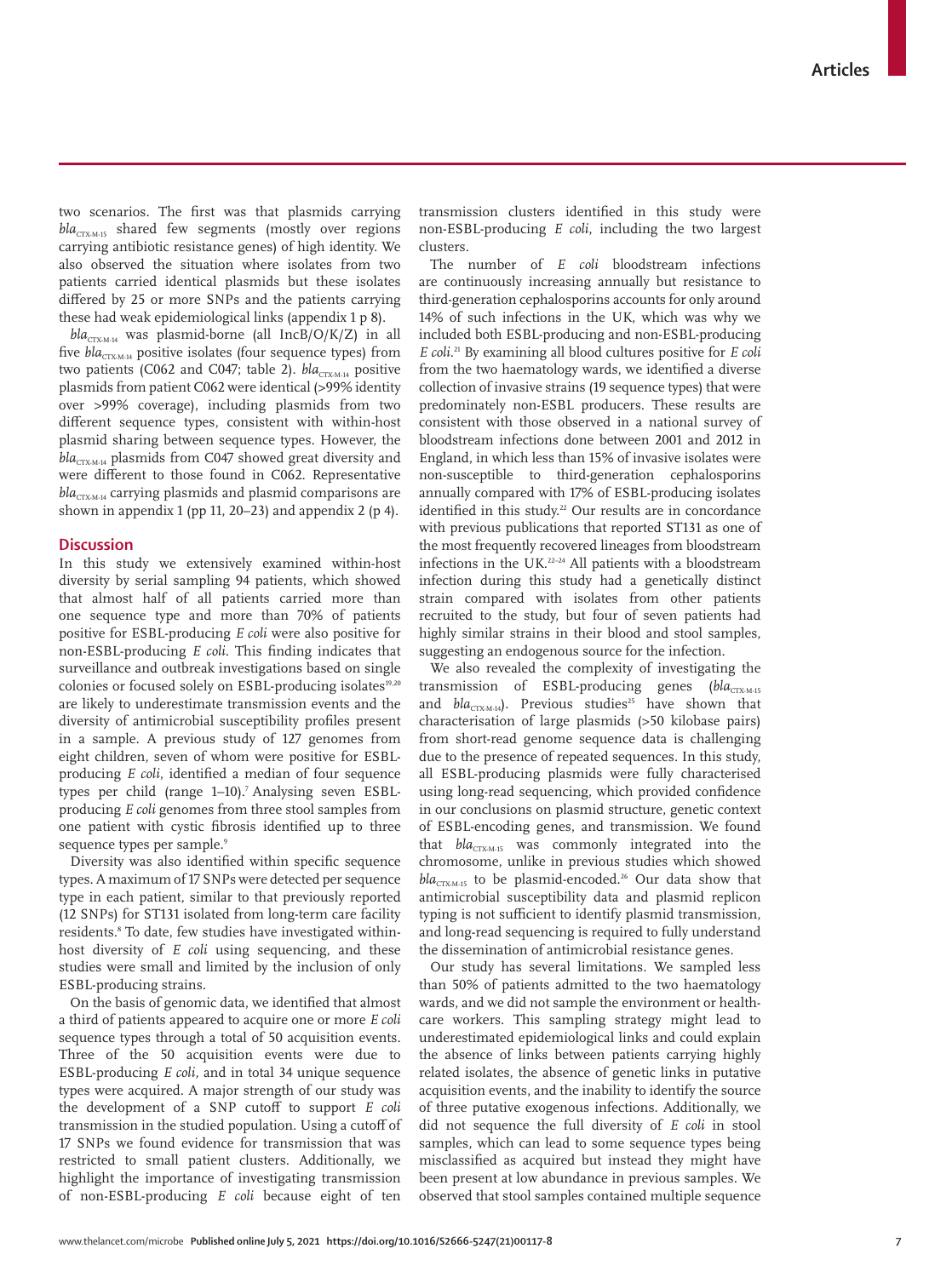types, but we cannot exclude that these did not contain additional sequence types. Future studies could sequence directly from plate sweeps to capture greater diversity within individuals. We established a SNP cutoff to infer *E coli* transmission in this cohort of patients admitted to hospital. A limitation of this approach is that the directionality of transmission cannot be inferred. Also, combining epidemiological with genomic data to confirm transmission is essential, but this cutoff restricts the number of patients requiring detailed epidemiological follow-up. Additionally, the dataset and method described in this study are of great value to establish a SNP threshold, but more datasets from other settings would be needed to conclude a universal SNP cutoff.

In conclusion, the findings from our study have important implications for carriage, acquisition, and transmission analyses of *E coli.* Our study highlights polyclonal *E coli* colonisation, the value of characterising multiple isolates per sample, and the clinical relevance of *E coli* transmission in the hospital setting. Using the diversity of the same strains from the same host from multipick data we defined a cutoff of clonality that led to the identification of putative nosocomial transmission of *E coli* strains driving carriage and bloodstream infections in patients admitted to hospital. Using long-read sequencing, we identified diverse mechanisms of *bla<sub>CTX-M-15</sub>* and *bla<sub>CTX-M-14</sub>* carriage with no evidence of plasmid sharing between patients. High diversity was observed in bacteraemia isolates, but we identified patients with indistinguishable isolates from stool and blood samples, suggesting an endogenous infection. Future interventions to reduce the number of *E coli*  bacteraemia should focus on preventing endogenous infections.

#### **Contributors**

CL, TG, and CC were responsible for collecting samples, clinical data, and epidemiological data. OR did the statistical analysis. CL, TG, BB, and PN isolated and identified *E coli.* CL, BB, and PN did the susceptibility testing. BB and PN extracted genomic DNA. NMB provided access to *E coli* cultures in a routine diagnostic microbiology laboratory and expert opinion relating to infection control. CL did the bioinformatic analyses with contributions from FC. CL, FC, and NK did the epidemiological analyses. GAB annotated plasmids and created plasmid visualisations. TG and SJP wrote the case record forms, and obtained ethical, research, and development approvals for the study. JP supervised the genomic sequencing. CL and SJP wrote the manuscript. SJP supervised and managed the study. All authors read, contributed, and approved the final manuscript. All authors had full access to all the data in the study and accept responsibility to submit for publication. FC and TG have accessed and verified all the data in the study.

#### **Declaration of interests**

JP and SJP report grants from the Health Innovation Challenge Fund and Wellcome Trust, during the conduct of this study. JP and SJP report personal fees from Next Gen Diagnostics, outside the submitted work. All other authors declare no competing interests.

# **Data sharing**

The sequence data generated in this study have been submitted to the NCBI BioProject database (https://www.ncbi.nlm.nih.gov/bioproject/) under accession numbers PRJEB19918 and PRJEB21499, and individual accession numbers for Illumina and PacBio data are listed in appendix 1 (pp 9, 12) and appendix 2 (p 1).

#### **Acknowledgments**

We thank the nurses and health-care workers on both wards at Cambridge University Hospitals for assistance with sample collection, and for the support of ward matrons. We also thank Epic (an electronic patient record system) and clinical informatics teams for providing patient movement data. We are grateful to the library construction, sequencing, and pathogen informatics teams at the Wellcome Trust Sanger Institute for assistance with Illumina sequencing. This study presents independent research funded by the Health Innovation Challenge Fund (WT098600, HICF-T5–342), and a parallel funding partnership between the Department of Health and Wellcome Trust. The views expressed in this study are those of the authors and not necessarily those of the Department of Health or Wellcome Trust. CL and FC have received Wellcome Trust Sir Henry Postdoctoral Fellowships (110243/Z/15/Z and 201344/Z/16/Z). TG has received a Wellcome Trust Research Training Fellowship (103387/Z/13/Z). SJP is a senior investigator for the National Institute for Health Research.

#### **References**

- 1 Public Health England. Annual epidemiological commentary: Gram-negative bacteraemia, MRSA bacteraemia, MSSA bacteraemia and *C difficile* infections, up to and including financial year April 2019 to March 2020. 2020. https://assets.publishing. service.gov.uk/government/uploads/system/uploads/attachment\_ data/file/940716/Annual\_epidemiology\_commentary\_April\_2019\_ March\_2020.pdf (accessed June 16, 2021).
- 2 Public Health England. *Escherichia coli* (*E. coli)* bacteraemia: financial year counts and rates by acute trust and CCG, up to financial year 2019 to 2020. 2020. https://www.gov.uk/government/ statistics/escherichia-coli-e-coli-bacteraemia-annual-data (accessed June 16, 2021).
- 3 Schwaber MJ, Carmeli Y. Mortality and delay in effective therapy associated with extended-spectrum β-lactamase production in Enterobacteriaceae bacteraemia: a systematic review and meta-analysis. *J Antimicrob Chemother* 2007; **60:** 913–20.
- 4 Tumbarello M, Sanguinetti M, Montuori E, et al. Predictors of mortality in patients with bloodstream infections caused by extended-spectrum-β-lactamase-producing Enterobacteriaceae: importance of inadequate initial antimicrobial treatment. *Antimicrob Agents Chemother* 2007; **51:** 1987–94.
- 5 Rottier WC, Ammerlaan HSM, Bonten MJM. Effects of confounders and intermediates on the association of bacteraemia caused by extended-spectrum β-lactamase-producing Enterobacteriaceae and patient outcome: a meta-analysis. *J Antimicrob Chemother* 2012; **67:** 1311–20.
- 6 Melzer M, Petersen I. Mortality following bacteraemic infection caused by extended spectrum beta-lactamase (ESBL) producing *E. coli* compared to non-ESBL producing *E. coli. J Infect* 2007; **55:** 254–59.
- Stoesser N, Sheppard AE, Moore CE, et al. Extensive within-host diversity in fecally carried extended-spectrum-beta-lactamaseproducing *Escherichia coli* isolates: implications for transmission analyses. *J Clin Microbiol* 2015; **53:** 2122–31.
- 8 Brodrick HJ, Raven KE, Kallonen T, et al. Longitudinal genomic surveillance of multidrug-resistant *Escherichia coli* carriage in a long-term care facility in the United Kingdom. *Genome Med* 2017; **9:** 70.
- 9 Knudsen PK, Gammelsrud KW, Alfsnes K, et al. Transfer of a bla <sub>CTXM-1</sub>-carrying plasmid between different *Escherichia coli* strains within the human gut explored by whole genome sequencing analyses. *Sci Rep* 2018; **8:** 280.
- 10 Ludden C, Moradigaravand D, Jamrozy D, et al. A One Health study of the genetic relatedness of *Klebsiella pneumoniae* and their mobile elements in the East of England. *Clin Infect Dis* 2020; **70:** 219–26.
- Gouliouris T, Coll F, Ludden C, et al. Quantifying acquisition and transmission of *Enterococcus faecium* using genomic surveillance. *Nat Microbiol* 2021; **6:** 103–11.
- 12 Friedman NDKK, Kaye KS, Stout JE, et al. Health care--associated bloodstream infections in adults: a reason to change the accepted definition of community-acquired infections. *Ann Intern Med* 2002; **137:** 791–97.
- Harris SR, Feil EJ, Holden MT, et al. Evolution of MRSA during hospital transmission and intercontinental spread. *Science* 2010; **327:** 469–74.